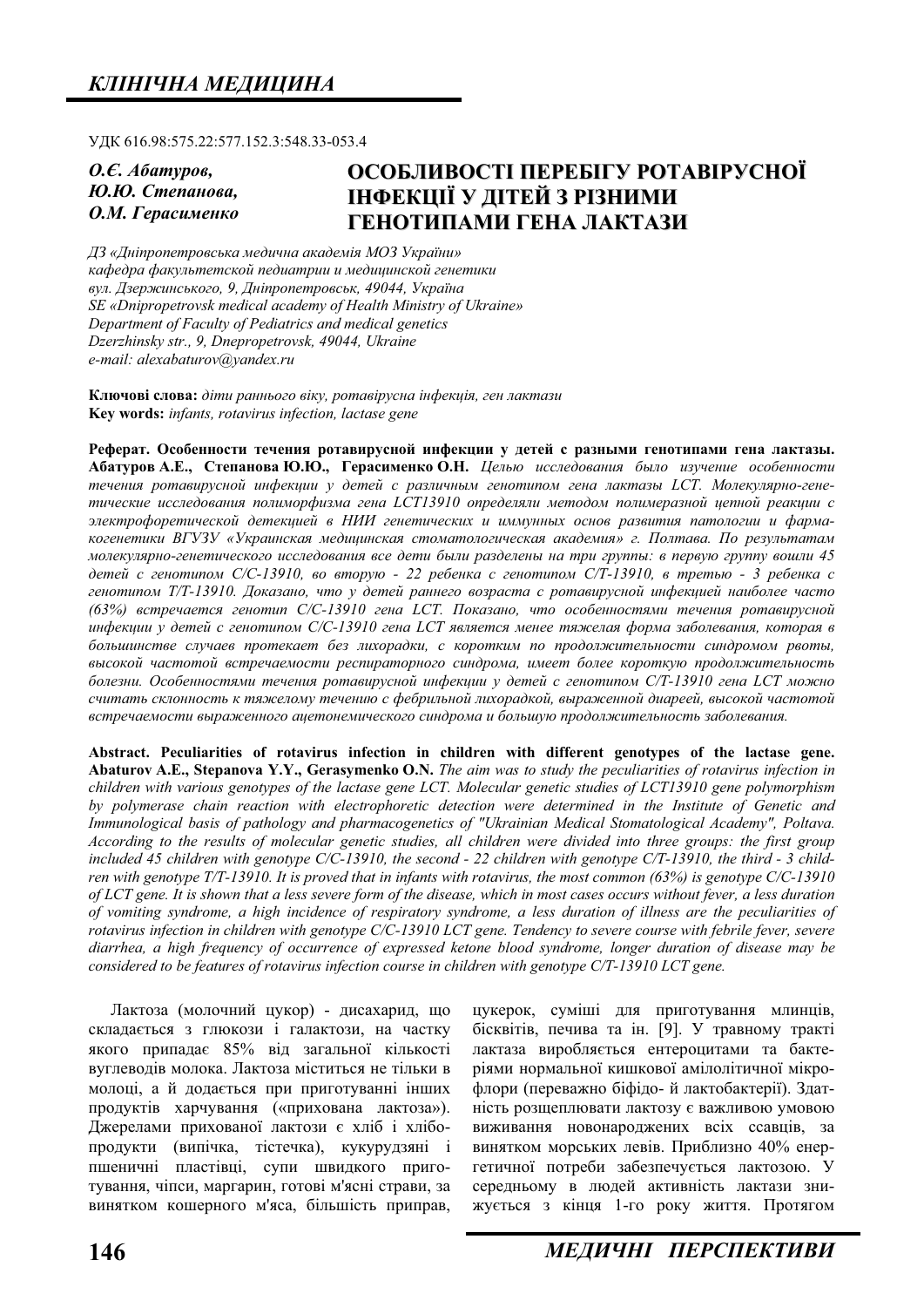перших 3-5 років життя цей процес вілбувається найбільш інтенсивно, в тому числі до 24 місяців активність лактази обернено пропорційна віку. Надалі зниження, як правило, відбувається повільніше або зовсім припиняється [8, 18]. Однак у китайців і японців зниження активності лактази відзначається на 2-3 році життя, а в населення півночі Європи до 18-20 років [17]. Подібну особливість ферментативної активності пов'язують з еволюційним значенням, яке полягало в зниженні конкуренції за грудне молоко між новонародженими та старшими дітьми. Водночас розвиток тваринництва надав можливість вживання в їжу молочних продуктів тваринного походження, що послужило додатковим джерелом вітамінів і мікроелементів. Використовуючи модель генно-культурної коеволюції (зіставлення археологічних і генетичних даних), колектив авторів на чолі з Itan Yuval дійшов висновку, що близько 7500 років тому в регіоні між центральними Балканами і центральною Свропою генетична толерантність до лактози вперше піддалася позитивній селекції серед фермерів, що займаються виготовленням молочної продукції. Подібні рівні лактазної персистенції в більш північних широтах автори пояснили підвищеною потребою у вітаміні D, зважаючи на коротку тривалість світлового дня [22]. Таким чином, у ході природного відбору у певних груп населення земної кулі закріпилася здатність до розщеплення лактози протягом усього життя.

Лактаза (повна назва - лактаза-флорізін гідролаза, LPH, Е.С. 3.2.1.108) є єдиним ферментом в організмі людини, який розщеплює молочний цукор лактозу. Лактаза також має: флоризин-гідролазну, глікозилцерамідазну і βгалактозидазну активність, у зв'язку з чим вона бере участь у розщепленні гліколіпідів. Лактаза є ферментом мембранного травлення [8, 13]. Відповідальними за синтез цього ензиму є ентероцити тонкого кишечнику, ступінь диференціювання яких корелює з рівнем транскрипції гена лактази [20]. Сукупність мікроворсинок на поверхні ентероцитів утворює покреслену облямівку з добре розвиненим глікокаліксом. Лактаза, що розщеплює дисахарид лактозу до двох мономерів - глюкози і галактози, утримується глікокаліксом у безпосередній близькості від клітинної мембрани епітеліоцитів кишечнику, підвищуючи тим самим ефективність всмоктування кінцевих продуктів розпаду [16].

Лактаза щіточкової облямівки порівняно з іншими дисахаридазами розташована значно ближче до вершини ворсин, особливо в дваналиятипалій кишиі. Шим зумовлено більш часте виникнення вторинної ЛН при пошкодженні слизової будь-якої етіології порівняно з дефіцитом інших ферментів. Максимальна активність лактази відзначена в дистальних відділах тонкої кишки [9]. Дитина грудного віку отримує надмірну кількість лактози, навіть у здорових дітей вона розшеплюється не повністю. Лактоза. яка не була розщеплена, надходить у товсту кишку і тільки там ферментується повністю, стаючи живильним середовищем для молочнокислих бактерій. Зброджування лактози проходить з утворенням водню  $(H_2)$ , вуглекислого газу  $(CO_2)$ , метану  $(CH_4)$ , коротколанцюгових жирних кислот [3, 15].

Ген LCT, відповідальний за синтез лактази, у людини представлений однією копією, яка локалізується в довгому плечі другої хромосоми 2q21.3. Вивчення варіацій ДНК-послідовності, що кодують регіони цього гена, не виявило кореляції з толерантністю до лактози у дорослих. Подальші дослідження встановили, що рівень транскрипції гена лактази контролюється розташованим поруч cis регуляторним елементом MCM6 (minichromosome maintenance complex component 6) [21]. Незабаром були виявлені два основні варіанти поліморфізму енхансера МСМ6, які повністю асоціювалися з біохімічно верифікованою непереносимістю лактози. [12]. Один з них являє собою заміну цитозину на тимідин у положенні -13910, приблизно за 14 kb від локусу LCT, що сприяє збереженню продукції лактази протягом життя. Точний молекулярний механізм збереження лактазної активності невідомий. Припускають, що такий поліморфізм сприяє зв'язуванню факторів, що підсилюють транскрипцію гена лактази, з регуляторної областю 13000 до 14030 пар основ перед геном лактази. Другий поліморфізм картировано на 8 kb ближче до теломерної ділянки хромосоми - в положенні -22018; він характеризувався заміною гуаніну на аленін і меншою мірою асоціювався з толерантністю до лактози у дорослих. Було продемонстровано, що генотип Т-13910/А-22018 супроводжувався підвищеним рівнем транскрипції лактазної мРНК порівняно з генотипом лактазної недостатності C-13910/G-22018 [17, 19]. Гетерозиготний варіант СТ-13910 GA-22018 характеризується проміжним значенням лактазної активності у дорослих, що дозволяє припустити у них підвищений ризик втрати лактазної активності при захворюваннях кишечнику або інших провокуючих факторах. Оскільки поліморфізм С/Т-13910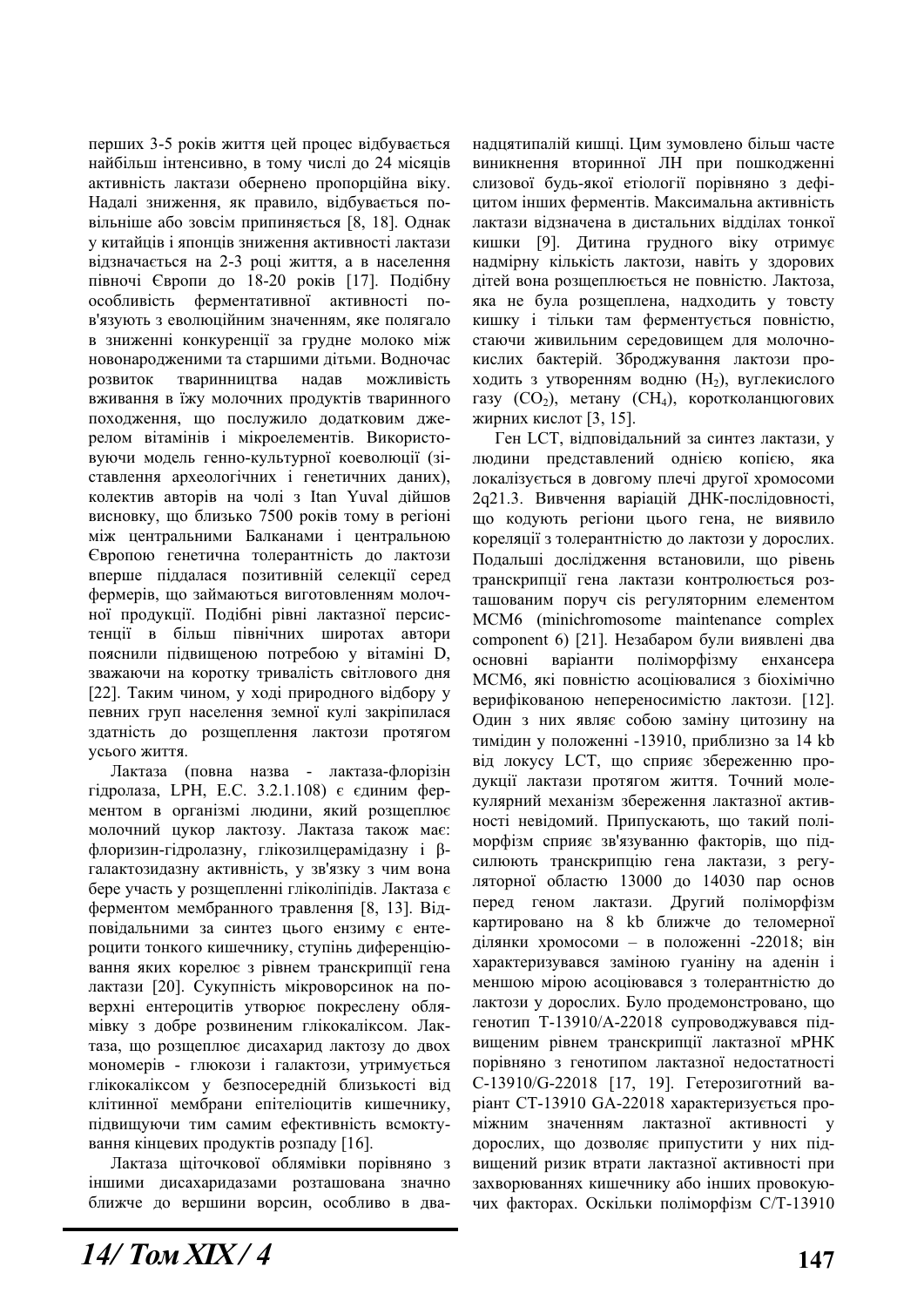продемонстрував більш виражену кореляцію з лактазною недостатністю у дорослих порівняно з G/A-22018, його визначення частіше використовують у клінічній практиці. Розрізняють три генотипи: С/С-13910, асоційований зі зниженням продукції лактази; С/Т-13910, асоційований з помірним збереженням продукції лактази; і Т/Т-13910, асоційований з тривалим збереженням продукції лактази. У дорослих пацієнтів з генотипом Т/Т-13910 активність лактази в 10 разів вище, ніж у пацієнтів з генотипом С/С-13910 [17]. У дослідженнях, проведених у північних регіонах Індії, була продемонстрована важливість визначення варіанта мононуклеотидного поліморфізму G/A-22018 для поліпшення діагнозу первинної лактазної недостатності [11]. Водночас автори відзначили у гомозиготних дітей G/G -22018 толерантність до невеликих порцій молока без значних змін клінічних симптомів порівняно з G/A -22018 і А/А -22018 генотипами.

Лактазна недостатність (ЛН) є широкопоширеною патологією, пов'язаною з неповним розщепленням лактози (молочного цукру) в токому кишечнику ферментом лактазою. Найбільшу значущість проблема має для дітей раннього віку, оскільки в цей віковий період молочні продукти є переважаючими в раціоні харчування [1, 2, 5, 7, 9].

Непереносимість лактози може бути зумовлена не тільки поліморфізмом регуляторного елемента МСМ6 (первинна), а й незрілістю кишкового епітелію (транзиторна, зустрічається у недоношених дітей і супроводжується зниженою активністю лактази) або пошкодженням каймистих ентероцитів внаслілок інфекцій, або іншою набутою патологію (вторинна) [1, 8, 16]. Диференціальна діагностика перерахованих варіантів має велике значення при виборі лікувальної тактики, тому при вірусних та бактеріальних інфекціях тонкого кишечнику часто виникає необхідність визначення варіантів однонуклеотидних поліморфізмів енхансеру МСМ6.

Частота первинної непереносимості лактози варіює у різних етнічних груп і залежить від критеріїв відбору досліджуваних пацієнтів. Загалом серед світового населення частота гіполактазії серед дорослого населення становить близько 70% [14].

Враховуючи, що ротавірусна інфекція, як правило, перебігає з ознаками лактазної недостатності, нами було зроблено припущення про наявність особливостей перебігу захворювання у дітей з різним генотипом LCT.

Мета лослілження – вивчити особливості перебігу ротавірусної інфекції у дітей з різним генотипом LCT.

### МАТЕРІАЛИ ТА МЕТОДИ ДОСЛІДЖЕНЬ

Під нашим наглядом знаходилося 70 дітей раннього віку з ротавірусною діареєю. Середній вік хворих становив 2,15 $\pm$ 0,24 року. Етіологічний діагноз ротавірусного гастроентериту в усіх обстежених дітей був верифікований на підставі позитивного результату CITO TEST ROTA, що заснований на виявленні антигенів ротавірусу у фекаліях пацієнта за допомогою імунохроматографічного аналізу. До критеріїв тяжкості стану були віднесені такі показники: ступінь тяжкості синдрому інтоксикації, частота випорожнень і блювоти протягом доби, показники температурної реакції, наявність і ступінь тяжкості симптомів зневоднення.

Лабораторні методи діагностики включали загальноклінічні аналізи крові й сечі в динаміці захворювання, визначення рівня глюкози капілярної крові, копроцитологічне лослідження. Для виключення бактерійних діарей проводилися бактеріологічні дослідження калу.

Молекулярно-генетичне дослідження поліморфізму гена LCT-13910 визначали методом полімеразної ланцюгової реакції з електрофоретичною детекцією в НДІ генетичних та імунних основ розвитку патології та фармакогенетики ВДНЗУ «Українська медична стоматологічна академія», м. Полтава (д. мед. н., професор І.П. Кайдашев; к.мед.н., ст. н. с. О.А. Шликова).

Вміст КП у фекаліях визначали за допомогою IФА зі специфічністю 100%.

Дослідження було проведене відповідно до етичних принципів GCP (Якісна Клінічна Практика) щодо медичного дослідження. На участь у науковому дослідженні, яке проводили з дозволу локальної комісії з біоетики ДЗ «ДМА МОЗ України», було отримано інформовану згоду батьків пацієнтів.

Математична обробка даних проводилася методами варіаційної статистики за допомогою статистичних програм "Statgraf". Достовірність відмінностей оцінювалася у випадках нормального розподілу статистичних даних за допомогою t-критерію Стьюдента і у випадках розполілу, вілмінного віл нормального, допомогою критерію Манна-Уїтні.

### РЕЗУЛЬТАТИ ТА ЇХ ОБГОВОРЕННЯ

За результатами молекулярно-генетичного дослідження всі діти були розподілені на три групи: першу групу сформували 45 дітей з генотипом С/С-13910, другу групу - 22 дитини з генотипом С/Т-13910, третю групу - 3 дитини з генотипом Т/Т-13910 (рис.).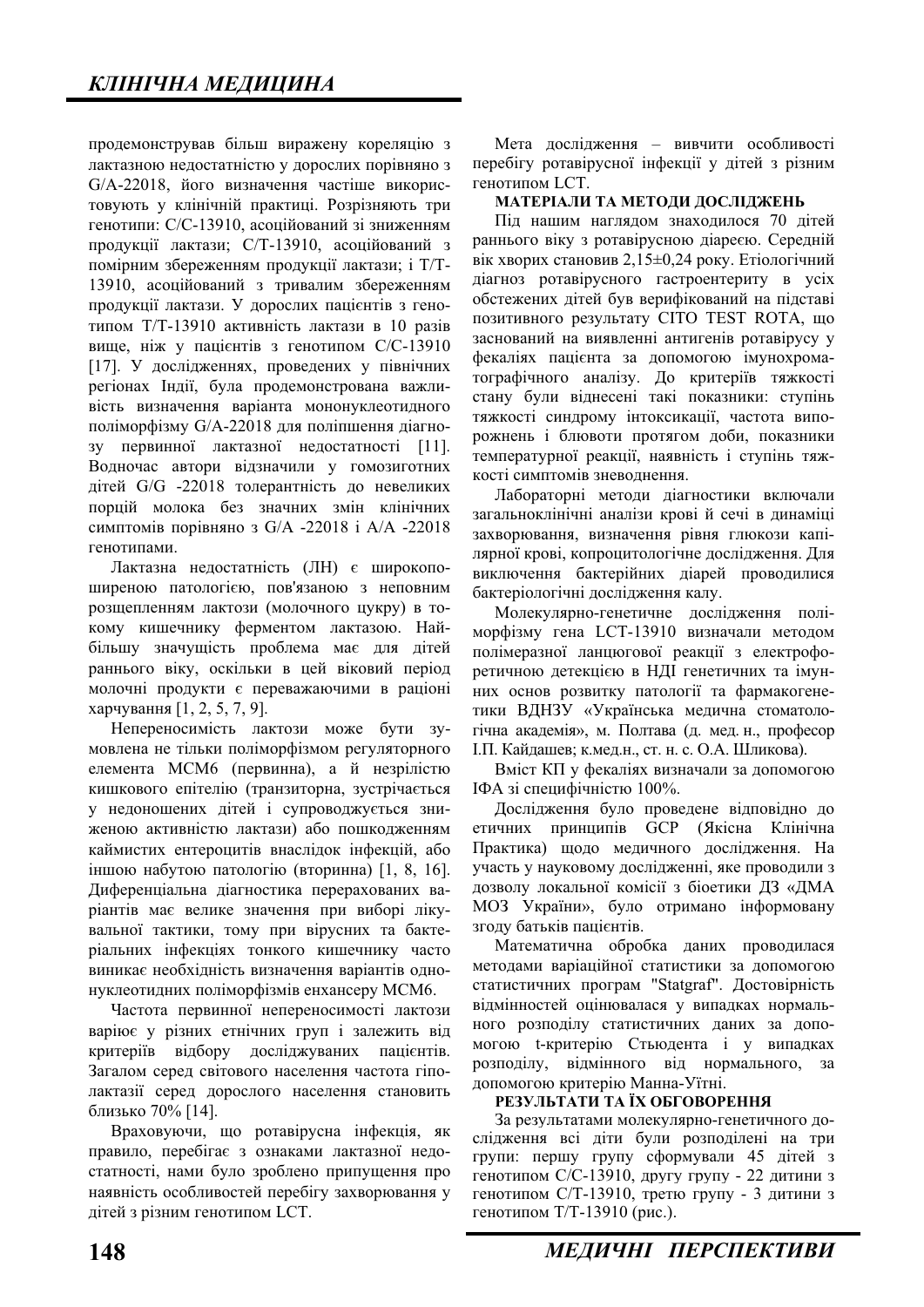

#### **ɋ/ɋ-13910 ɋ/Ɍ-13910 Ɍ/Ɍ-13910**

#### Частота зустрічальності різних генотипів гена LCT у дітей з ротавірусною інфекцією

Частота зустрічальності різних генотипів гена LCT у дітей з ротавірусною інфекцією в нашому дослідженні практично ідентична результатам, отриманим Незгода I.I. і співавт. [4].

У дослідженні, проведеному у 18 вибірках, що представляють 14 етнічних груп Євразії (всього 1171 індивід), були визначені частоти алелів і генотипів по поліморфізму С/Т-13910 гена LCT. Частота генотипу С/С, асоційованого з гіполактазією, у вивчених популяціях була мінімальна для населення Півночі-Заходу Росії і зростає до Півдня і Сходу, складаючи у вибірках російських 36 - 54% (у тому числі російських Костроми - 36%, Чукотки - 46%, Башкирії - 51%, Курська - 54%, Ростова - 54%), білорусів - 40%, українців (Східна Україна) - 42%, комі-перм'яків - 42%, саамів - 48%, удмуртів - 55%, марійців -74%, казахів -79%, горців Паміру - 88%, чукчів 89%, уйгурів - 90%, бурят - 90%, іранців - 91%, арабів різних країн - 83%. Також було показано, що частота генотипу С/С по поліморфізму С/Т-13910 гена LCT у популяціях європейської частини Росії збігаються з частотою клінічно діагностованої гіполактазії в тих же групах, тобто, що генотип С/С по поліморфізму С/Т-13910 регуляторної ділянки гена LCT є основним, а можливо, і єдиним генетичним детермінантом первинної гіполактазії в популяціях європейської частини Росії [6].

Дані різних джерел істотно варіюють: так, за даними інших авторів частота гіполактазії серед дорослого населення різних національностей країн колишнього СРСР така – росіяни – 16%, українці – 5,8%, білоруси – 13%, грузини – 66%, азербайджанці – 83 %, узбеки – 82%, таджики – 82%, казахи – 62%, вірмени – 64%, євреї – 42%, татри – 62%, естонці – 24%, латиші – 24%, литовці – 32% [10].

Клінічна характеристика ротавірусної інфекції у дітей з різними генотипами гена LCT представлена в табл. 1. Аналіз даних клінічних проявів дозволив вважати, що особливостями перебігу ротавірусної інфекції у дітей генотипом С/С-13910 гена LCT є менш тяжкий перебіг захворювання, яке в 62,2% випадків протікає без лихоманки, з високою частотою зустрічальності респіраторного синдрому (31,1%), і захворювання має більш коротку тривалість. У той же час ротавірусна інфекція у дітей з генотипом  $C/T-13910$  гена LCT протікає більш тяжко – у 59,1% з лихоманкою, у 31,8% з вираженою діареєю, у 63,7% з ацетонемічним синдром.

Згідно з даними послідовного аналізу, заснованому на розрахунку діагностичної значущості ознак у вигляді діагностичних коефіцієнтів (ДК), характерними відмінностями ротавірусної інфекції у дітей раннього віку з генотипом С/С-13910 були схильність до більш тривалої субфебрильної лихоманки (ДК=2,2), короткої тривалості синдрому блювоти (ДК=-2,2), більш частої зустрічальності респіраторного синдрому (ДК=2,3) з проявами вологого кашлю (ДК=5,9), харчової алергії (ДК=5,8). У той же час ротавірусна інфекція у дітей раннього віку з генотипом С/Т-13910 відрізнялася схильністю до тяжкого (ДК=4,9) і тривалого перебігу (ДК=3,1) з проявом, як правило, фебрильної лихоманки (ДК=4,8) й ацетонемічного синдрому (ДК = 1,7), більш частої зустрічальності медикаментозної алергії (ДК=3,1).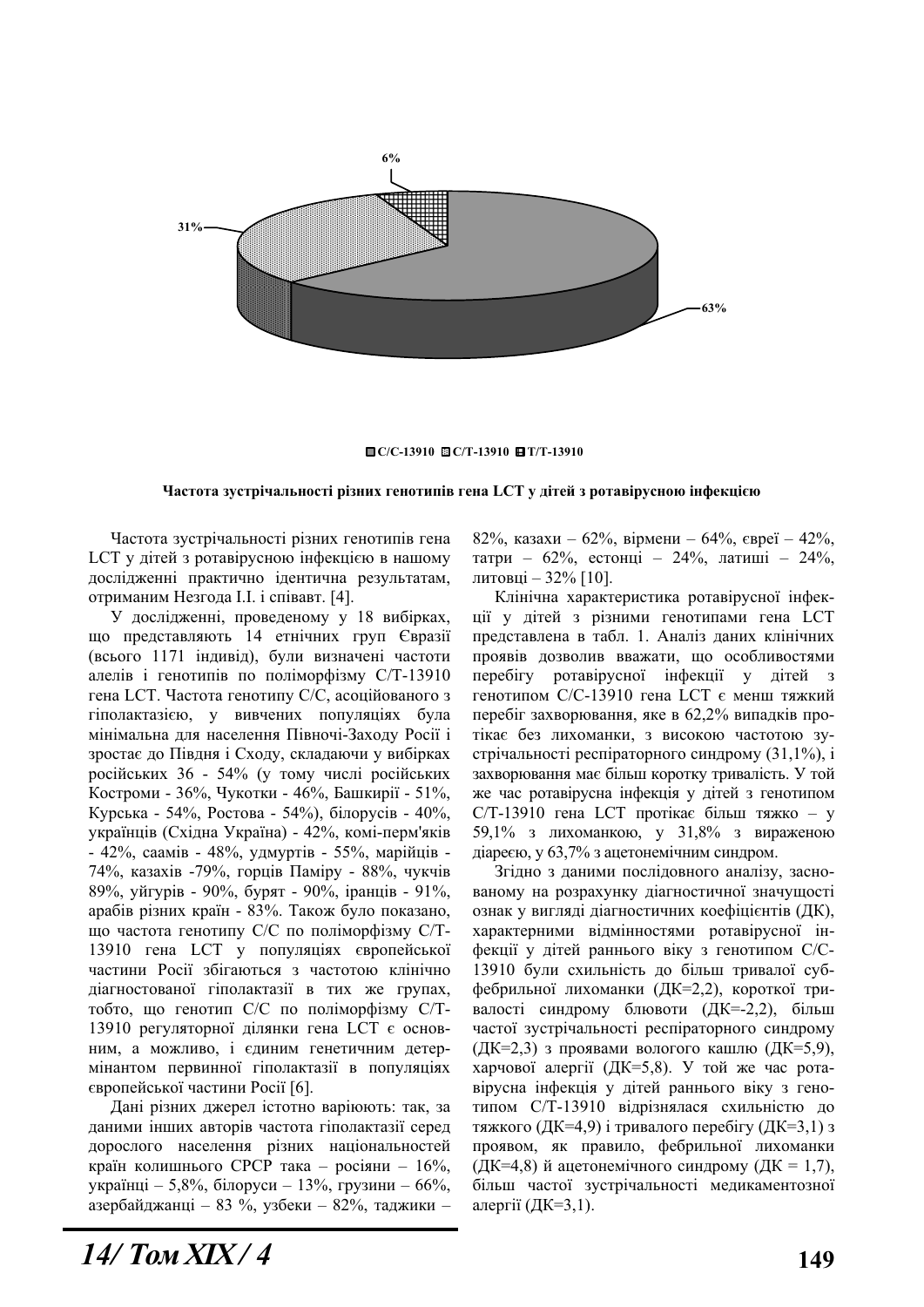### $Ta6\n$ <sub>µ</sub>\n<sub>µ</sub>\n<sub>q</sub>\n<sub>l</sub></sub>

# Клінічні прояви ротавірусної інфекції у дітей з різними генотипами гена LCT

|                                            | Діти раннього віку, хворі на ротавірусну інфекцію |                       |                       |
|--------------------------------------------|---------------------------------------------------|-----------------------|-----------------------|
| Клінічні дані                              | з генотипом<br>$C/C-13910$                        | з генотипом С/Т-13910 | з генотипом Т/Т-13910 |
| Анамнестичні дані непереносимості молока   | 22,2%                                             | 27,3%                 | 33,3%                 |
| Наявність непереносимості молока у родичів | 51,1%                                             | 36,4%                 | $\pmb{0}$             |
| Алергія                                    | 95,2%                                             | 100,0%                | 100%                  |
| харчова                                    | 38,1%                                             | 100%                  |                       |
| лікарська                                  | 19,0%                                             | 40,0%                 | 100%                  |
| комбінована                                | 38,1%                                             | 40,0%                 |                       |
| Тяжкість захворювання                      |                                                   |                       |                       |
| легка                                      |                                                   | 4,5%                  |                       |
| середня                                    | 95,6%                                             | 81,8%                 | 100%                  |
| тяжка                                      | 4,4%                                              | 13,7%                 |                       |
| Лихоманка                                  | 37,8%                                             | 59,1%                 | 100%                  |
| субфебрильна                               | 20,0%                                             | 36,4%                 | 33,3%                 |
| фебрильна                                  | 13,4%                                             | 9,1%                  | 33,3%                 |
| висока                                     | 4,4%                                              | 13,6%                 | 33,3%                 |
| Тривалість лихоманки                       | $2,61 \pm 0,18$                                   | $2,29 \pm 0,21$       | $3,00 \pm 0,00$       |
| Блювота                                    | 82,2%                                             | 90,9%                 | 66,7%                 |
| $1-2$ pa $3u$                              | 4,4%                                              | 13,6%                 |                       |
| $3$ pa $3u$                                | 53,3%                                             | 59,1%                 | 66,7%                 |
| багаторазова                               | 24,4%                                             | 18,2%                 |                       |
| Тривалість блювоти                         | $2,302 \pm 0,19$                                  | $1,667 \pm 0,17$      | $2,00 \pm 0,00$       |
| Діарея                                     | 93,3%%                                            | 86,4%                 | 100%                  |
| $1-2$ pa $3u$                              | 15,6%                                             | 13,6%                 |                       |
| $3$ pa $3u$                                | 62,2%                                             | 40,9%                 | 100%                  |
| багаторазова                               | 15,6%                                             | 31,8%                 |                       |
| Тривалість діареї                          | $6,62 \pm 0,44$                                   | $6,91 \pm 0,71$       | $7,33 \pm 0,67$       |
| Кров у калі                                | 4,4%                                              | 9,1%                  | 0                     |
| Болі в животі                              | 57,8%                                             | 45,5%                 | $\bf{0}$              |
| Здуття                                     | 57,8%                                             | 54,5%                 | 33,3%                 |
| Бурчання                                   | 45,5%                                             | 40,9%                 | 33,3%                 |
| рН у гострий період                        | $4,67 \pm 1,28$                                   | $4,91 \pm 2,07$       | $4,33 \pm 3,33$       |
| рН у період реконвалесценції               | $5,74 \pm 1,04$                                   | $5,76 \pm 181$        | $5,67 \pm 4,41$       |
| Наявність ацетонемічного синдрому          | 82,2%                                             | 100%                  | 100%                  |
| $^{+}$                                     | 6,7%                                              | 4,5%                  |                       |
| $^{++}$                                    | 13,3%                                             | 13,6%                 |                       |
| $^{+++}$                                   | 20,0%                                             | 18,2                  | 33,3%                 |
| $++++$                                     | 42,2%                                             | 63,7%                 | 66,7%                 |
| Ознаки ураження респіраторного тракту      | 31,1%                                             | 18,2%                 | 33,3%                 |
| Тривалість захворювання                    | $7,93 \pm 0,36$                                   | $10,45 \pm 1,60$      | $8,00 \pm 0,00$       |

Також нами було проведено дослідження вмісту кальпротектину (КП) в калі у дітей з

різними генотипами гена LCT під час ротавірусної інфекції (табл. 2).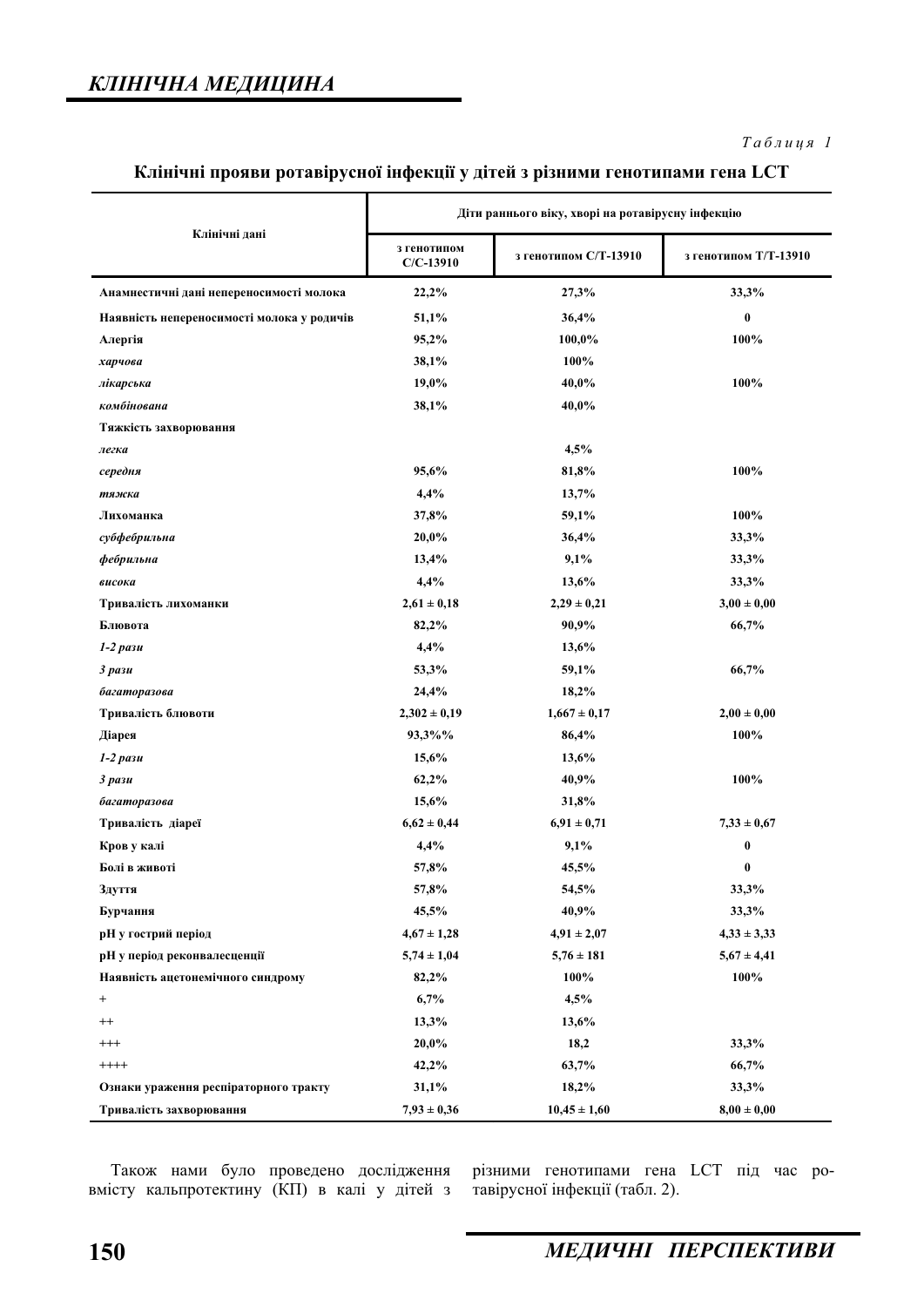### **Вміст КП** (мкг/г) в калі у дітей раннього віку з ротавірусною інфекцією з різними Генотипами гена LCT

| Показник                         | Гострий період      | Період реконвалесценції |  |
|----------------------------------|---------------------|-------------------------|--|
| КП у дітей з генотипом С/С-13910 | $538,53 \pm 168,15$ | $130,52 \pm 53,61$      |  |
| КП з генотипом С/Т-13910         | $776,32 \pm 309,59$ | $165,71 \pm 59,78$      |  |

Результати середнього вмісту КП в калі у дітей, хворих на ротавірусну інфекцію, з різними генотипами гена LCT показали тільки тенденційно підвищений вміст КП в калі у дітей з генотипом С/Т-13910 на початку захворювання. Однак дискретний аналіз дозволив встановити, що дійсно у дітей з генотипом С/Т-13910 характерно більш високий вміст КП в калі як у гострому періоді (ДК=3,2), так і в періоді реконвалесценції ротавірусної інфекції (ДК=5,0). Цілком ймовірно, рівень вмісту КП в калі у дітей з генотипом С/Т-13910 матиме значно менше клінічне значення для діагностики участі бактеріальних агентів у процесі запалення кишечнику.

### **ВИСНОВКИ**

1. У дітей раннього віку, хворих на ротавірусну інфекцію, найбільш часто (63%) зустрічається генотип С/С-13910 гена LCT.

## СПИСОК ЛІТЕРАТУРИ

1. Бабаян М.Л. Лактазная нелостаточность: современные методы диагностики и лечения / М.Л. Бабаян // Мелицинский совет. – 2013. – № 1. – С. 24-27.

2. Бельмер С.В. Современный взгляд на непереносимость лактозы / С.В. Бельмер // Педиатрия. - $2012. - N_2$  4. - C. 7-10.

3. Вторичная лактазная недостаточность клинике ротавирусных кишечных инфекций у детей / С.В. Халиуллина, В.А. Анохин, И.А. Гутор [и др.] // Практическая медицина. – 2010. – № 6 (45). – С. 110-112.

4. Генетичні аспекти в патогенезі ротавірусної iнфекцiї в дiтей / I.I. Незгода, О.М. Науменко, Г.В. Макух., А.Я. Бук // Здоровье ребенка. – 2013. –  $N_2$ 5 (48). – http://www.mif-ua.com/archive/article/36729# prettyPhoto

5. Лактазная недостаточность у детей раннего возраста и ее коррекция на современном этапе / Е.Ф. Лукушкина, М.Г. Афраймович, К.А. Мошкова, Д.О. Походенько // Журнал МедиАль. – 2011. – № 2. – С. 7.

6. Соколова М.В. Полиморфизм С/Т-13910 регуляторного участка гена лактазы LCT и распространенность гиполактазии в популяциях Евразии / М.В. Соколова, Е.В. Васильев, А.И. Козлов [и др.] // Экологическая генетика. – 2007. – Т. 5,  $\mathbb{N}^{\circ}$ 3. – С. 25-34.

2. Особливостями перебігу ротавірусної інфекції у дітей з генотипом С/С-13910 гена LCT € менш тяжка форма захворювання, яка в більшості випадків перебігає без лихоманки, з коротким за тривалістю синдромом блювоти, високою частотою зустрічальності респіраторного синдрому, має коротку тривалість хвороби.

3. Особливостями перебігу ротавірусної інфекції у дітей з генотипом С/Т-13910 гена LCT можна вважати схильність до тяжкого перебігу з фебрильною лихоманкою, вираженою діареєю, високою частотою зустрічальності вираженого ацетонемічного синдрому та більшу тривалість захворювання.

4. Під час ротавірусної інфекції у дітей з генотипом С/Т-13910 відзначається схильність до більш підвищеної продукції кальпротектину, особливо в гострому періоді захворювання.

7. Усенко Д.В. Лактазная недостаточность у детей / Д.В.Усенко, А.В. Горелов // Педиатрия. –  $2009. - N_2 1. - C. 33-36.$ 

8. Хавкин А.И. Лактазная недостаточность / А.И. Хавкин, Н.С. Жихарева // Доктор.Ру. – 2009. – №  $1(44)$ . – C. 78-82.

9. Шрайнер Е.В. Лактазная недостаточность у детей: современное состояние проблемы / Е.В. Шрайнер, М.Ю. Денисов // Вестник Новосибирск. гос. унта. Серия: Биология, клиническая медицина. – 2009. –  $T. 7, N<sub>2</sub> 4. - C. 154-162.$ 

10. Яхонтова О.И. Распространенность дефицита лактазы среди населения северо-западного региона россии / О.И. Яхонтова, Л.Н. Валенкевич // Эксперим. и клинич. гастроэнтерология. - 2005. - № 1. - С. 97-100.

11. Correlation of G/A -22018 single-nucleotide polymorphism with lactase activity and its usefulness in improving the diagnosis of adult-type hypolactasia among North Indian children / R.A. Kuchay, M. Anwar, B.R. Thapa [et al.] // Genes Nutr. – 2013. – Vol. 8, N 1. – P. 145-51.

12. Identification of a variant associated with adulttype hypolactasia / N.S. Enattah, T. Sahi, E. Savilahti // Nat. Genet. – 2002. – Vol. 30, N 2. – P. 233-237.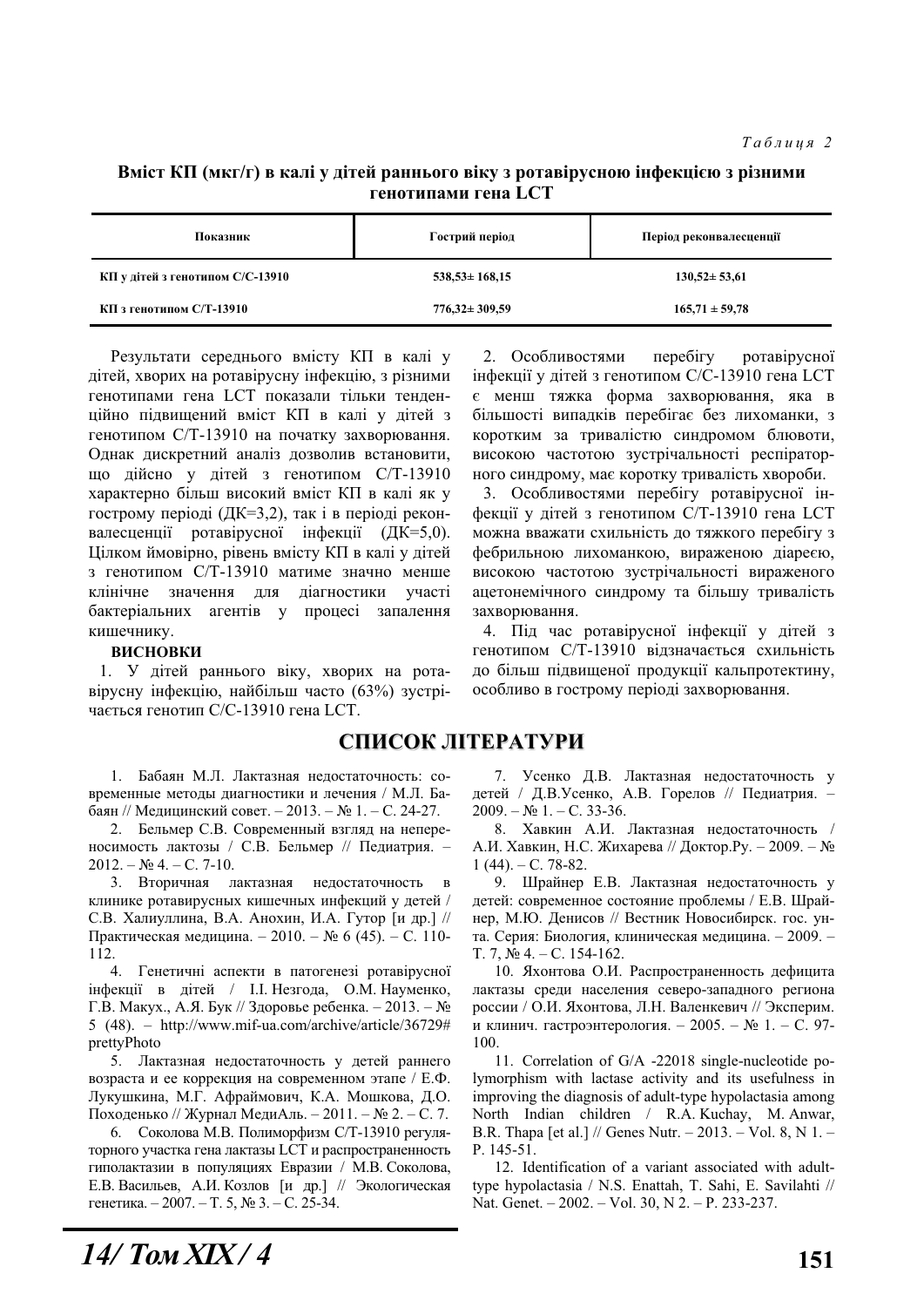13. Lactose malabsorption and intolerance: pathogenesis, diagnosis and treatment / B. Misselwitz, D. Pohl, H. Frühauf, [et al.] // United Eur. Gastroenterol J. – 2013.  $-$  Vol. 1, N  $3. - P.$  151-159.

14. Mattar R. Lactose intolerance: diagnosis, genetic, and clinical factors / R. Mattar, de D.F. Campos Mazo, F.J. Carrilho // Clin. Exp. Gastroenterol. – 2012. – Vol. 5. – P. 113-121.

15. Methodology and indications of H2-breath testing in gastrointestinal diseases: the Rome Consensus Conference / A. Gasbarrini, G.R. Corazza, G. Gasbarrini, [et al]; 1st Rome H2-Breath Testing Consensus Conference Working Group// Aliment Pharmacol Ther. – 2009. – Vol. 29, Suppl 1. – P.1-49.

16. Premature delivery reduces intestinal cytoskeleton, metabolism, and stress response proteins in newborn formula-fed pigs / P. Jiang, J.M. Wan, M.S. Cilieborg, W.H. Sit [et al.] // J. Pediatr. Gastroenterol. Nutr. – 2013. – Vol. 56, N 6. – P. 615-622.

17. Systemic lactose intolerance: a new perspective on an old problem / S.B. Matthews, J.P. Waud, A.G. Roberts, A.K. Campbell // Postgrad. Med. J. – 2005 – Vol. 81, N 953. – P. 167-173.

18. Transcriptional downregulation of the lactase (LCT) gene during childhood / H. Rasinperä, M. Kuokkanen, K.L. Kolho, H. Lindahl [et al.] // Gut. – 2005. – Vol. 54, N 11. – P. 1660-1661.

19. Transcriptional regulation of the lactase-phlorizin hydrolase gene by polymorphisms associated with adult-type hypolactasia / M. Kuokkanen, N.S. Enattah, A. Oksanen, E. Savilahti [et al.] // Gut. – 2003. – Vol. 52, N 5. – P. 647-652.

20. The homeodomain protein Cdx2 regulates lactase gene promoter activity during enterocyte differentiation / R. Fang, N.A. Santiago, L.C. Olds, E. Sibley // Gastroenterology. – 2000. –Vol. 118, N 1. – P. 115-127.

21. The lactase persistence/non-persistence polymorphism is controlled by a cis-acting element / Y. Wang, C.B. Harvey, W.S. Pratt, V.R. Sams [et al] // Hum. Mol. Genet. – 1995. – Vol. 4, N 4. – P. 657-662.

22. The origins of lactase persistence in Europe / Y. Itan, A. Powell, M.A. Beaumont, J. Burger [et al.] // PLoS Comput Biol. – 2009. – Vol. 5, N 8. – P. e1000491.

### **REFERENCES**

1. Babayan ML. [Lactase deficiency: modern methods of diagnosis and treatment]. Medical council. 2013;1:24-27. Russian.

2. Belmer SV. [A modern view on intolerance of lactose]. Pediatrics. Annex to the Consilium Medicum magazine. 2012;4:7-10. Russian.

3. Khaliullina NE, VA Anokhin, Gutor IA, Amerkhanova AM Alyoshkin AB. [Secondary lactase deficiency in the clinical picture of rotavirus intestinal infections in children]. Practical medicine. 2010;6(45):110-2. Russian.

4. Nezgoda II, Naumenko OM, Makuh GV, Buk AJa. [Genetic aspects in the pathogenesis of rotavirus infection in children]. Zdorov'e rebenka. 2013;5(48). Available from: http://www.mif-ua.com/archive/ article/36729# prettyPhoto. Ukrainian.

5. Lukushkina EF, Afraymovich MG, Moshkova KA, Pokhodenko DO. [Lactose insufficiency in children of early age and its correction at a modern stage]. Zhurnal MediAl'. 2011;2:7. Russian.

6. Sokolova MV, Vasil'ev EV, Kozlov AI, Rebrikov DV, Senkeevu SS, Kozhekbaeva ZhM, Ljundup V, Svechnikova NS, Ogurcov PP, Husnutdinova JeK, Jankovskij NK, Borinskaja SA. [Polymorphism C/T-13910 of regulatory region of the lactase gene LCT and the prevalence of hypolactasia in populations of Eurasia]. Jekologicheskaja genetika. 2007;5(3):25-34. Russian.

7. Usenko DV, Usenko DV, Gorelov AV. [Lactase deficiency in children]. Pediatrics, 2009;1:33-6. Russian

8. Khavkin AI,Havkin AI, Zhihareva NS. [Lactase deficiency]. Doktor.Ru. 2009;1(44):78-82. Russian.

9. Schreiner U, Denisov MJ. [Lactase deficiency in children: current state of the problem]. Bulletin of the Novosibirsk State University. Series: Biology, Clinical Medicine. 2009;7(4):154-62. Russian.

10. Yakhontova OI. Valenkevich LN. [Prevalence of lactase deficiency among the population of the northwestern region of Russia]. Experimental and clinical gastroenterology. 2005;1:97-100. Russian.

11. Kuchay RA, Anwar M, Thapa BR, Mahmood A, Mahmood S. Correlation of G/A -22018 single-nucleotide polymorphism with lactase activity and its usefulness in improving the diagnosis of adult-type hypolactasia among North Indian children. Genes Nutr. 2013;8(1):145-51. doi: 10.1007/s12263-012-0305-7.

12. Enattah NS, Sahi T, Savilahti E, Terwilliger JD, Peltonen L, Järvelä I. Identification of a variant associated with adult-type hypolactasia. Nat Genet. 2002 Feb;30(2):233-7.

13. Misselwitz B, Pohl D, Frühauf H, Fried M1, Vavricka SR, Fox M. Lactose malabsorption and intolerance: pathogenesis, diagnosis and treatment. United European Gastroenterol J. 2013;1(3):151-9. doi: 10.1177/2050640613484463.

14. Mattar R, de Campos Mazo DF, Carrilho FJ. Lactose intolerance: diagnosis, genetic, and clinical factors. Clin Exp Gastroenterol. 2012;5:113-21. doi: 10.2147/CEG.S32368.

15. Gasbarrini A, Corazza GR, Gasbarrini G, Montalto M, Di Stefano M, Basilisco G, Parodi A, Usai-Satta P, Vernia P, Anania C, Astegiano M, Barbara G, Benini L, Bonazzi P, Capurso G, Certo M, Colecchia A, Cuoco L, Di Sario A, Festi D, Lauritano C, Miceli E, Nardone G, Perri F, Portincasa P, Risicato R, Sorge M. Tursi AMethodology and indications of H2-breath testing in gastrointestinal diseases: the Rome Consensus Conference; 1st Rome H2-Breath Testing Consensus Conference Working Group. Aliment Pharmacol Ther. 2009;1:1-49. doi: 10.1111/j.1365-2036.2009.03951.x.